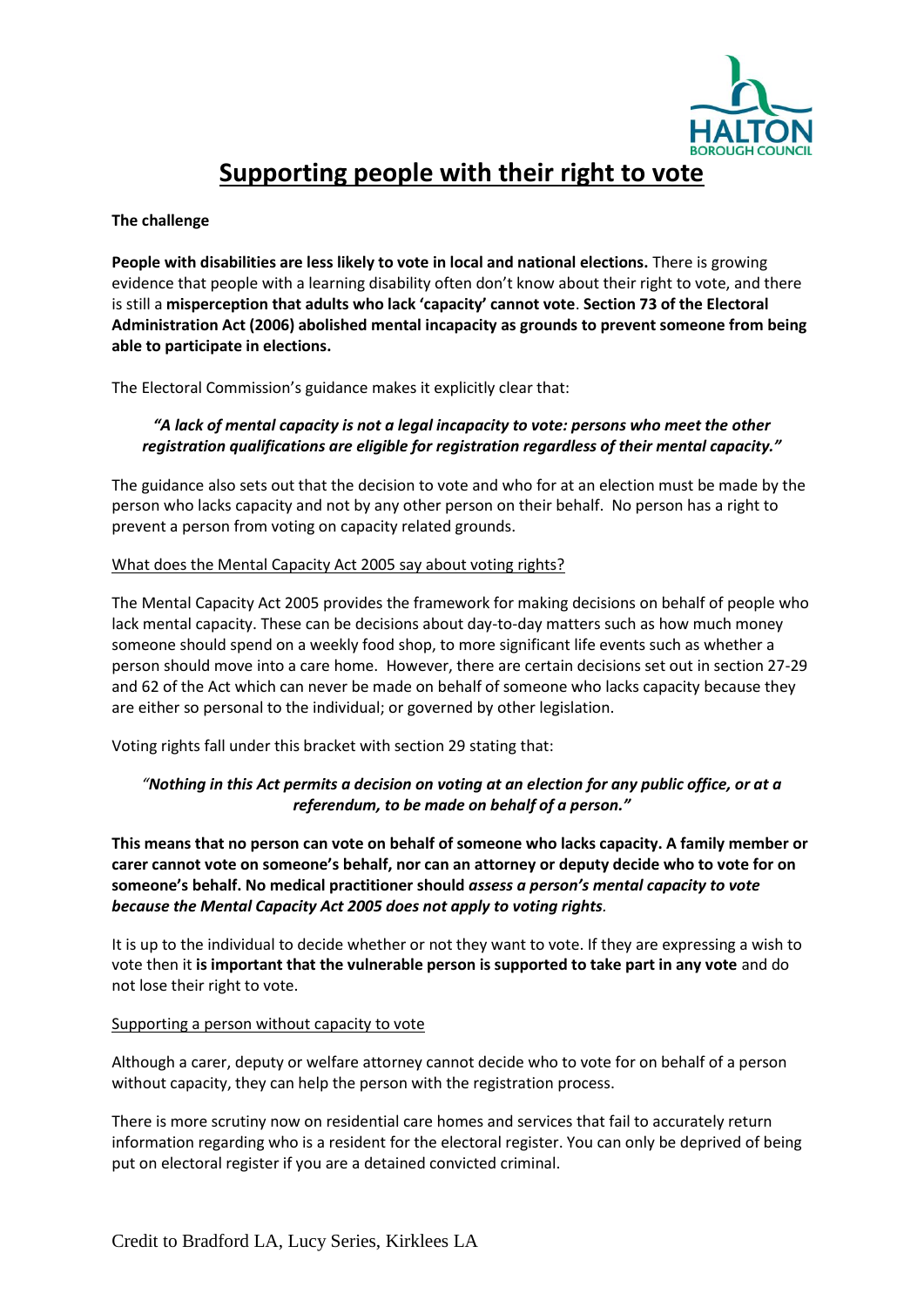

Once registered, a person without capacity can vote at the polling station or by postal vote. A person without capacity cannot however appoint a proxy as the Electoral Commission requires a person to have mental capacity to do this.

A person who lacks capacity may face a number of barriers when it comes to voting. It may be that the person needs a companion to accompany them or simply a reminder to vote on the right date, or get to the correct location.

The person who lacks capacity should be supported to ensure that they have the information and support they require to exercise their right to vote. However, the person must choose who to vote for themselves. This decision cannot be made on their behalf, even by an appointed Deputy or attorney and when supporting an individual in this manner, care should be taken not to exercise influence or encourage an individual to vote for one party over another.

Halton believe that the ability to cast your vote is central to rights based practice, and the support that can be offered by social workers is key to making explicit the connections for people between voting and the right to make other decisions about their lives, being able to choose how to spend the day and being able to decide where you want to live and who to live with.

**Services that prevent people from voting on capacity related grounds**

**These services may be committing an offence if they fail to return accurate information regarding who is resident in that service for the electoral register. They are also interfering with a person's legal rights to vote, which may be a breach of Article 3 Protocol 1 of the European Convention on Human Rights**.

The **Care Quality Commission** may determine in their regulation activity whether services had registered people to vote. **If visiting professionals come across a service that has not, or refuses to, they may alert CQC to this issue and the local authority's registration officer**. The biggest obstacle to people living in care services voting is not mental incapacity, but a lack of support to exercise their suffrage rights as a citizen

#### **What can you do?**

Supported living and care home providers can review their current systems and care planning approaches to determine if:

- Do you have a policy on voting?
- Do staff receive training on voting rights?
- Do you include support for people to vote in their support plans.
- Do you have any success stories you would like to share with the Quality Assurance Team?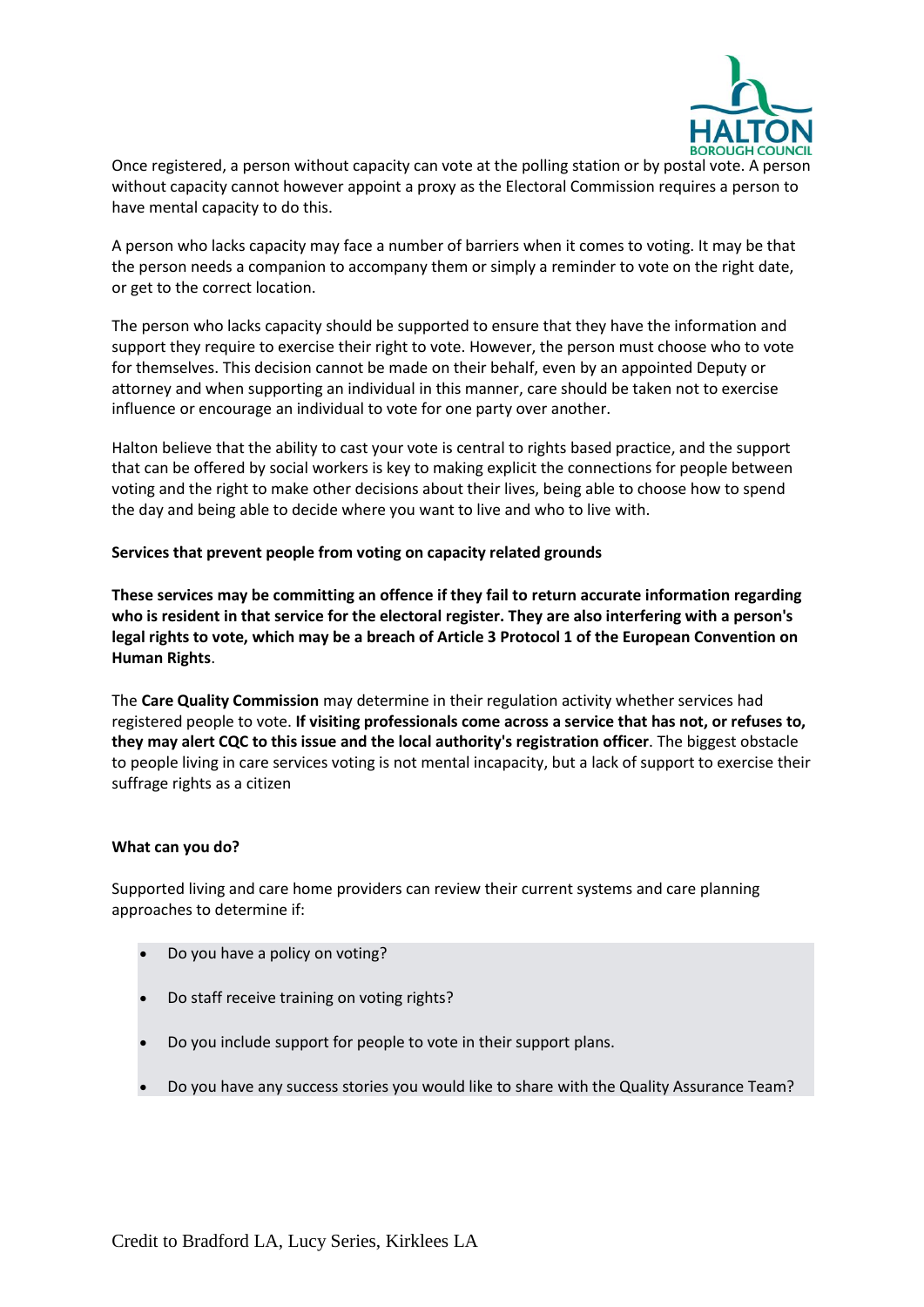

#### **What can we do?**

At the end of this document, there is some supporting guidance and documentation that you can use to work with the people you support, to enable people to vote. This includes a voting passport, a practice ballot paper, government guidance and easy read documentation.

As more services take part each year, a bank of expertise is being built up, which means that more experienced workers can support those new to the campaign.

**Social workers who visit services will be asked to review arrangements, as part of any review or reassessment undertaken for people**.

#### **Voting and DoLS**

A Best Interests Assessor completing their assessments under the Deprivation of Liberty Safeguards framework may, as part of **setting conditions**, state that the care home must ensure that the relevant person much be supported to vote. We will be sharing this guidance with Best Interest Assessors to ensure that people's rights are adhered to.

#### **What have you done?**

Below is a document that can be completed to share the good work and efforts of your service, in supporting people to vote. **Please complete and send to our Quality Assurance Team**. We can use these as good case examples going forward, **to further embed how services and social workers are supporting people with their right to vote**.